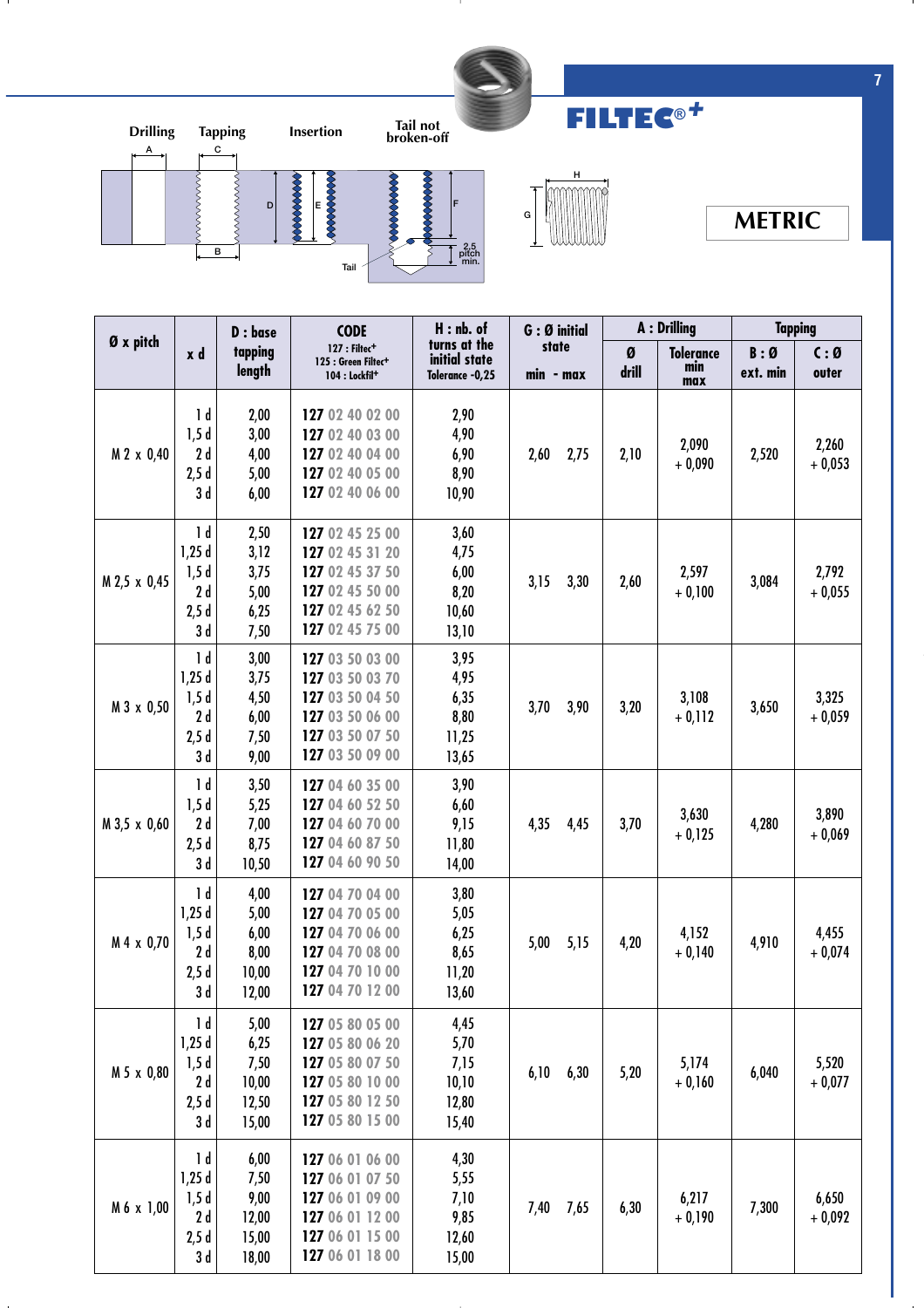

- 11

**FILTEC®***+*







.

|             |                                                      | D : base                                           | <b>CODE</b>                                                                                                    | $H:$ nb. of                                      | $G:Ø$ initial      | A : Drilling |                                | <b>Tapping</b>  |                         |
|-------------|------------------------------------------------------|----------------------------------------------------|----------------------------------------------------------------------------------------------------------------|--------------------------------------------------|--------------------|--------------|--------------------------------|-----------------|-------------------------|
| Ø x pitch   | x d                                                  | tapping<br>length                                  | 127 : Filtec <sup>+</sup><br>125 : Green Filtec <sup>+</sup><br>104 : Lockfil <sup>+</sup>                     | turns at the<br>initial state<br>Tolerance -0,25 | state<br>min - max | Ø<br>drill   | <b>Tolerance</b><br>min<br>max | B:Ø<br>ext. min | $C: \emptyset$<br>outer |
| M 7 x 1,00  | 1 <sub>d</sub><br>1,5d<br>2d<br>2,5d<br>3 d          | 7,00<br>10,50<br>14,00<br>17,50<br>21,00           | 127 07 01 07 00<br>127 07 01 10 50<br>127 07 01 14 00<br>127 07 01 17 50<br>127 07 01 21 00                    | 5,45<br>8,45<br>11,40<br>14,75<br>17,90          | 8,40<br>8,65       | 7,30         | 7,217<br>$+0,190$              | 8,300           | 7,650<br>$+0,092$       |
| M 8 x 1,00  | 1 d<br>1,5d<br>2d<br>2,5d<br>3 d                     | 8,00<br>12,00<br>16,00<br>20,00<br>24,00           | 127 08 01 08 00<br>127 08 01 12 00<br>127 08 01 16 00<br>127 08 01 20 00<br>127 08 01 24 00                    | 6,30<br>9,80<br>13,30<br>17,00<br>20,50          | 9,45<br>9,75       | 8,30         | 8,217<br>$+0,190$              | 9,300           | 8,650<br>$+0,092$       |
| M 8 x 1,25  | 1 d<br>1,25d<br>1,5d<br>2d<br>2,5d<br>3 d            | 8,00<br>10,00<br>12,00<br>16,00<br>20,00<br>24,00  | 127 08 02 08 00<br>127 08 02 10 00<br>127 08 02 12 00<br>127 08 02 16 00<br>127 08 02 20 00<br>127 08 02 24 00 | 4,80<br>6,10<br>7,50<br>10,75<br>13,70<br>16,65  | 9,70<br>9,90       | 8,40         | 8,271<br>$+0,212$              | 9,624           | 8,812<br>$+0,099$       |
| M 9 x 1,25  | $\mathsf{Id}$<br>1,5d<br>2d<br>2,5d<br>3 d           | 9,00<br>13,50<br>18,00<br>22,50<br>27,00           | 127 09 02 09 00<br>127 09 02 13 50<br>127 09 02 18 00<br>127 09 02 22 50<br>127 09 02 27 00                    | 5,40<br>8,70<br>12,10<br>15,50<br>18,35          | 10,70 10,90        | 9,40         | 9,271<br>$+0,212$              | 10,624          | 9,812<br>$+0,099$       |
| M 10 x 1,00 | 1 <sub>d</sub><br>1,5d<br>2d<br>2,5d<br>3 d          | 10,00<br>15,00<br>20,00<br>25,00<br>30,00          | 127 10 01 10 00<br>127 10 01 15 00<br>127 10 01 20 00<br>127 10 01 25 00<br>127 10 01 30 00                    | 7,90<br>12,60<br>17,00<br>21,55<br>26,05         | 11,60 11,90        | 10,30        | 10,217<br>$+0,190$             | 11,300          | 10,650<br>$+0,092$      |
| M 10 x 1,25 | $\mathsf{1}\mathsf{d}$<br>1,5d<br>2d<br>2,5d<br>3d   | 10,00<br>15,00<br>20,00<br>25,00<br>30,00          | 127 10 02 10 00<br>127 10 02 15 00<br>127 10 02 20 00<br>127 10 02 25 00<br>127 10 02 30 00                    | 6,15<br>10,00<br>13,50<br>17,00<br>20,70         | 11,75 12,00        | 10,40        | 10,271<br>$+0,212$             | 11,624          | 10,812<br>$+0,099$      |
| M 10 x 1,50 | 1 <sub>d</sub><br>1,25d<br>1,5d<br>2d<br>2,5d<br>3 d | 10,00<br>12,50<br>15,00<br>20,00<br>25,00<br>30,00 | 127 10 03 10 00<br>127 10 03 12 50<br>127 10 03 15 00<br>127 10 03 20 00<br>127 10 03 25 00<br>127 10 03 30 00 | 5,00<br>6,50<br>8,10<br>11,25<br>14,25<br>17,25  | 12,05 12,35        | 10,50        | 10,324<br>$+0,236$             | 11,948          | 10,974<br>$+0,115$      |

- 11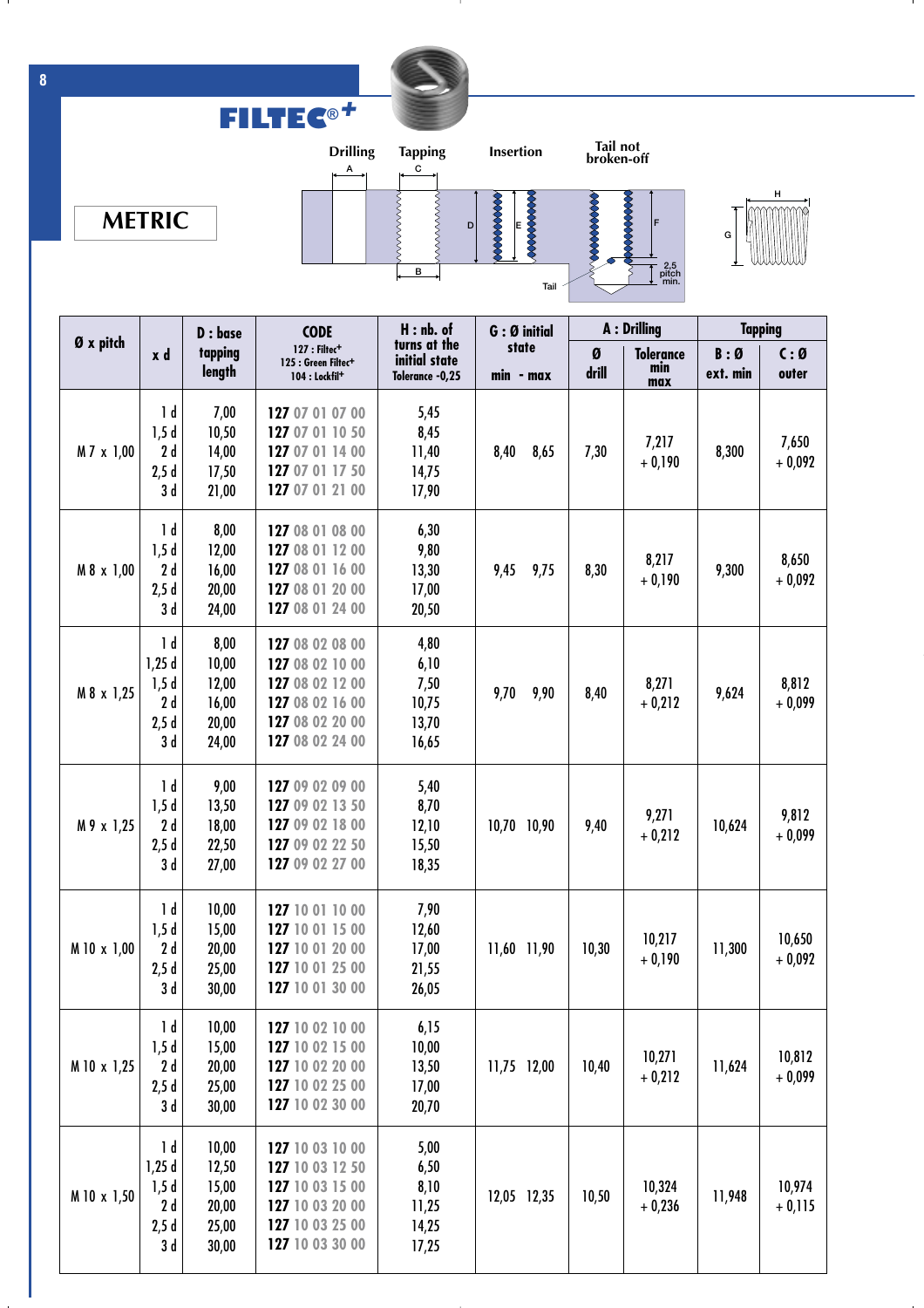

л.



![](_page_2_Picture_2.jpeg)

**FILTEC®***+*

## **METRIC**

|             |                                                                | D : base                                                    | $H:$ nb. of<br><b>CODE</b><br>turns at the<br>127 : Filtec+<br>initial state<br>125 : Filtec <sup>+</sup> vert<br>104 : Lockfil <sup>+</sup> |                                                         | G : Ø initial      | A : Drilling |                                | <b>Tapping</b>  |                            |
|-------------|----------------------------------------------------------------|-------------------------------------------------------------|----------------------------------------------------------------------------------------------------------------------------------------------|---------------------------------------------------------|--------------------|--------------|--------------------------------|-----------------|----------------------------|
| Ø x pitch   | x d                                                            | tapping<br>length                                           |                                                                                                                                              | Tolerance -0,25                                         | state<br>min - max | Ø<br>drill   | <b>Tolerance</b><br>min<br>max | B:Ø<br>ext. min | $C: \mathfrak{g}$<br>outer |
| M 11 x 1,50 | 1 d<br>1,5d<br>2 d<br>2,5d<br>3 d                              | 11,00<br>16,50<br>22,00<br>27,50<br>33,00                   | 127 11 03 11 00<br>127 11 03 16 50<br>127 11 03 22 00<br>127 11 03 27 50<br>127 11 03 33 00                                                  | 5,60<br>9,00<br>12,35<br>15,75<br>18,95                 | 13,05 13,35        | 11,50        | 11,324<br>$+0,236$             | 12,948          | 11,974<br>$+0,115$         |
| M 12 x 1,00 | 1 d<br>1,5d<br>2d<br>2,5d<br>3 d                               | 12,00<br>18,00<br>24,00<br>30,00<br>36,00                   | 127 12 01 12 00<br>127 12 01 18 00<br>127 12 01 24 00<br>127 12 01 30 00<br>127 12 01 36 00                                                  | 9,75<br>15,20<br>20,50<br>25,95<br>31,30                | 13,70 14,10        | 12,30        | 12,217<br>$+0,190$             | 13,300          | 12,650<br>$+0,100$         |
| M 12 x 1,25 | 1 d<br>1,5d<br>2d<br>2,5d<br>3 d                               | 12,00<br>18,00<br>24,00<br>30,00<br>36,00                   | 127 12 02 12 00<br>127 12 02 18 00<br>127 12 02 24 00<br>127 12 02 30 00<br>127 12 02 36 00                                                  | 7,75<br>12,15<br>16,65<br>21,15<br>25,65                | 13,75 14,05        | 12,40        | 12,271<br>$+0,212$             | 13,624          | 12,812<br>$+ 0,114$        |
| M 12 x 1,50 | 1 <sub>d</sub><br>1,5d<br>2d<br>2,5d<br>3 d                    | 12,00<br>18,00<br>24,00<br>30,00<br>36,00                   | 127 12 03 12 00<br>127 12 03 18 00<br>127 12 03 24 00<br>127 12 03 30 00<br>127 12 03 36 00                                                  | 6,30<br>10,00<br>13,80<br>16,00<br>21,25                | 14,10 14,40        | 12,50        | 12,324<br>$+0,236$             | 13,948          | 12,974<br>$+0,125$         |
| M 12 x 1,75 | 0,75d<br>1 <sub>d</sub><br>1,25d<br>1,5d<br>2 d<br>2,5d<br>3 d | 9,00<br>12,00<br>15,00<br>18,00<br>24,00<br>30,00<br>36,00  | 127 12 04 09 00<br>127 12 04 12 00<br>127 12 04 15 00<br>127 12 04 18 00<br>127 12 04 24 00<br>127 12 04 30 00<br>127 12 04 36 00            | 3,70<br>5,20<br>6,90<br>8,40<br>11,75<br>14,75<br>18,05 | 14,35 14,60        | 12,50        | 12,379<br>$+0,265$             | 14,274          | 13,137<br>$+0,134$         |
| M 14 x 1,50 | 0,75d<br>1 d<br>1,5d<br>2d<br>2,5d<br>3 d                      | 10,50<br>14,00<br>21,00<br>28,00<br>35,00<br>42,00          | 127 14 03 10 50<br>127 14 03 14 00<br>127 14 03 21 00<br>127 14 03 28 00<br>127 14 03 35 00<br>127 14 03 42 00                               | 5,40<br>7,50<br>11,85<br>16,15<br>20,10<br>24,55        | 16,25 16,65        | 14,50        | 14,324<br>$+0,236$             | 15,948          | 14,974<br>$+0,125$         |
| M 14 x 2,00 | 0,75d<br>1 d<br>1,25d<br>1,5d<br>2d<br>2,5d<br>3 d             | 10,50<br>14,00<br>17,50<br>21,00<br>28,00<br>35,00<br>42,00 | 127 14 05 10 50<br>127 14 05 14 00<br>127 14 05 17 50<br>127 14 05 21 00<br>127 14 05 28 00<br>127 14 05 35 00<br>127 14 05 42 00            | 4,00<br>5,60<br>7,20<br>8,80<br>12,00<br>15,20<br>18,40 | 16,80 17,15        | 14,50        | 14,433<br>$+0,300$             | 16,598          | 15,299<br>$+0,145$         |

**9**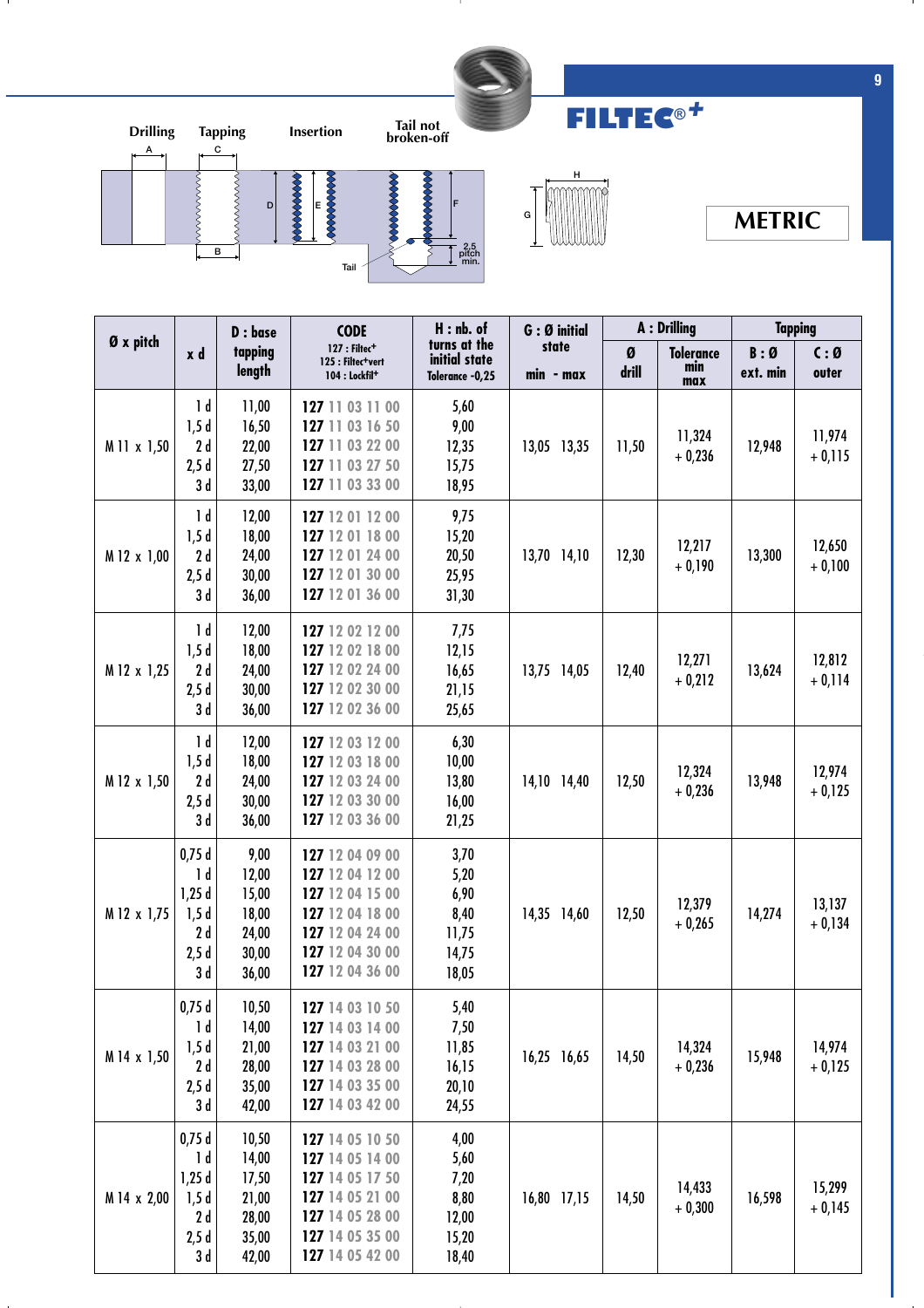![](_page_3_Picture_0.jpeg)

- 11

**FILTEC®***+*

![](_page_3_Figure_1.jpeg)

![](_page_3_Figure_2.jpeg)

![](_page_3_Figure_3.jpeg)

 $\mathbf{I}$ 

| Ø x pitch   |                                                                | D : base                                                    | <b>CODE</b>                                                                                                                       | $H:$ nb. of                                               | G: Ø initial       | A : Drilling |                                | <b>Tapping</b>  |                         |
|-------------|----------------------------------------------------------------|-------------------------------------------------------------|-----------------------------------------------------------------------------------------------------------------------------------|-----------------------------------------------------------|--------------------|--------------|--------------------------------|-----------------|-------------------------|
|             | x d                                                            | tapping<br>length                                           | 127 : Filtec <sup>+</sup><br>125 : Green Filtec <sup>+</sup><br>104 : Lockfil <sup>+</sup>                                        | turns at the<br>initial state<br>Tolerance -0,25          | state<br>min - max | Ø<br>drill   | <b>Tolerance</b><br>min<br>max | B:Ø<br>ext. min | $C: \emptyset$<br>outer |
| M 16 x 1,50 | 0,75d<br>1 d<br>1,25d<br>1,5d<br>2d<br>2,5d<br>3 d             | 12,00<br>16,00<br>20,00<br>24,00<br>32,00<br>40,00<br>48,00 | 127 16 03 12 00<br>127 16 03 16 00<br>127 16 03 20 00<br>127 16 03 24 00<br>127 16 03 32 00<br>127 16 03 40 00<br>127 16 03 48 00 | 6,50<br>9,00<br>11,35<br>13,85<br>18,70<br>23,65<br>28,50 | 18,40 18,80        | 16,50        | 16,324<br>$+0,236$             | 17,948          | 16,974<br>$+0,125$      |
| M 16 x 2,00 | 0,75d<br>1 <sub>d</sub><br>1,25d<br>1,5d<br>2 d<br>2,5d<br>3 d | 12,00<br>16,00<br>20,00<br>24,00<br>32,00<br>40,00<br>48,00 | 127 16 05 12 00<br>127 16 05 16 00<br>127 16 05 20 00<br>127 16 05 24 00<br>125 16 05 32 00<br>127 16 05 40 00<br>127 16 05 48 00 | 4,65<br>6,55<br>8,40<br>10,20<br>13,95<br>17,70<br>21,40  | 18,80 19,10        | 16,50        | 16,433<br>$+0,300$             | 18,598          | 17,299<br>$+0,145$      |
| M 18 x 1,50 | 0,75d<br>1 <sub>d</sub><br>1,25d<br>1,5d<br>2 d                | 13,50<br>18,00<br>22,50<br>27,00<br>36,00                   | 127 18 03 13 50<br>127 18 03 18 00<br>127 18 03 22 50<br>127 18 03 27 00<br>127 18 03 36 00                                       | 7,30<br>9,90<br>12,70<br>15,55<br>21,05                   | 20,60 21,00        | 18,50        | 18,324<br>$+0,236$             | 19,948          | 18,974<br>$+0,125$      |
| M 18 x 2,00 | 0,75d<br>1 <sub>d</sub><br>1,25d<br>1,5d<br>2d                 | 13,50<br>18,00<br>22,50<br>27,00<br>36,00                   | 127 18 05 13 50<br>127 18 05 18 00<br>127 18 05 22 50<br>127 18 05 27 00<br>127 18 05 36 00                                       | 5,20<br>7,25<br>9,10<br>11,45<br>15,45                    | 21,00 21,40        | 18,50        | 18,433<br>$+0,300$             | 20,598          | 19,299<br>$+0,145$      |
| M 18 x 2,50 | 0,75d<br>1 <sub>d</sub><br>1,25d<br>1,5d<br>2 d                | 13,50<br>18,00<br>22,50<br>27,00<br>36,00                   | 127 18 06 13 50<br>127 18 06 18 00<br>127 18 06 22 50<br>127 18 06 27 00<br>127 18 06 36 00                                       | 3,80<br>5,60<br>6,40<br>9,05<br>12,35                     | 21,35 21,70        | 18,75        | 18,541<br>$+0,355$             | 21,248          | 19,624<br>$+0,154$      |
| M 20 x 1,50 | 0,75d<br>1 d<br>1,25d<br>1,5d<br>2 d                           | 15,00<br>20,00<br>25,00<br>30,00<br>40,00                   | 127 20 03 13 50<br>127 20 03 18 00<br>127 20 03 22 50<br>127 20 03 27 00<br>127 20 03 36 00                                       | 8,15<br>11,05<br>13,80<br>17,20<br>23,10                  | 23,00 23,50        | 20,50        | 20,433<br>$+0,300$             | 22,598          | 21,299<br>$+0,145$      |
| M 20 x 2,00 | 0,75d<br>1 <sub>d</sub><br>1,25d<br>1,5d<br>2 d                | 15,00<br>20,00<br>25,00<br>30,00<br>40,00                   | 127 20 05 15 00<br>127 20 05 20 00<br>127 20 05 25 00<br>127 20 05 30 00<br>127 20 05 40 00                                       | 6,00<br>8,25<br>10,45<br>12,90<br>17,35                   | 22,90 23,40        | 20,50        | 20,433<br>$+0,300$             | 22,598          | 21,299<br>$+0,145$      |

**10**

- 11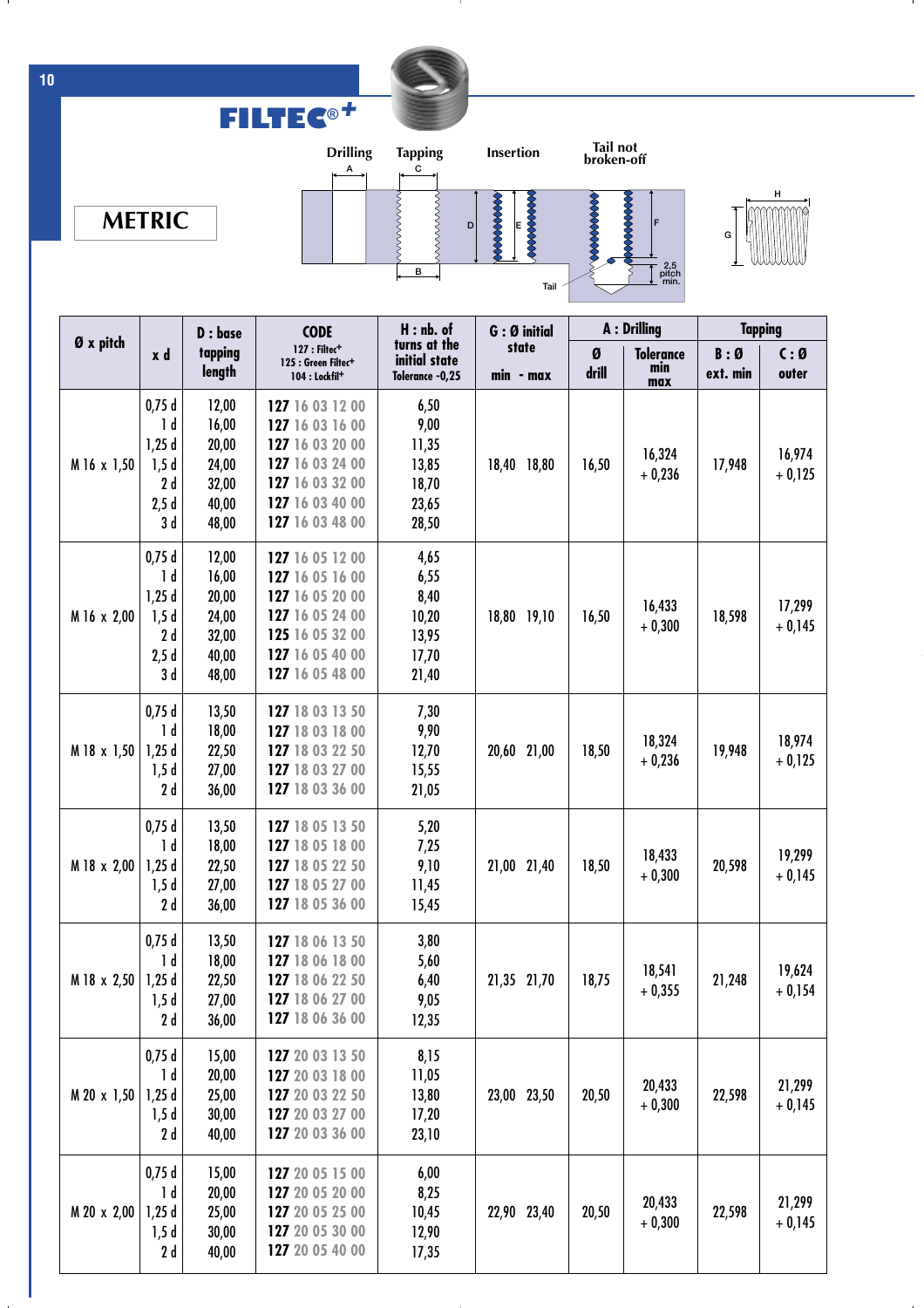![](_page_4_Picture_0.jpeg)

л.

![](_page_4_Figure_1.jpeg)

![](_page_4_Picture_2.jpeg)

**FILTEC®***+*

## **METRIC**

|             |                                                  | D : base                                  | <b>CODE</b><br>127 : Filtec <sup>+</sup><br>125 : Filtec <sup>+</sup> vert<br>104 : Lockfil <sup>+</sup> | $H : nb.$ of<br>turns at the<br>initial state<br>Tolerance -0,25 | G: Ø initial       | <b>A</b> : Drilling |                                | <b>Tapping</b>  |                    |
|-------------|--------------------------------------------------|-------------------------------------------|----------------------------------------------------------------------------------------------------------|------------------------------------------------------------------|--------------------|---------------------|--------------------------------|-----------------|--------------------|
| Ø x pitch   | x d                                              | tapping<br>length                         |                                                                                                          |                                                                  | state<br>min - max | Ø<br>drill          | <b>Tolerance</b><br>min<br>max | B:Ø<br>ext. min | C:Ø<br>outer       |
| M 20 x 2,50 | 0,75d<br>1 <sub>d</sub><br>1,25d<br>1,5d<br>2 d  | 15,00<br>20,00<br>25,00<br>30,00<br>40,00 | 127 20 06 15 00<br>127 20 06 20 00<br>127 20 06 25 00<br>127 20 06 30 00<br>127 20 06 40 00              | 4,55<br>6,40<br>8,10<br>10,15<br>13,90                           | 23,35 23,75        | 20,75               | 20,541<br>$+0,355$             | 23,248          | 21,624<br>$+0,154$ |
| M 22 x 1,50 | 0,5d<br>0,75d<br>1 d<br>1,25d<br>1,5d            | 11,00<br>16,50<br>22,00<br>27,50<br>33,00 | 127 22 03 11 00<br>127 22 03 16 50<br>127 22 03 22 00<br>127 22 03 27 50<br>127 22 03 33 00              | 5,75<br>9,05<br>12,30<br>15,55<br>19,00                          | 25,00 25,50        | 22,50               | 22,324<br>$+0,236$             | 23,948          | 23,274<br>$+0,125$ |
| M 22 x 2,00 | 0,75d<br>1 d<br>1,25d<br>1,5d<br>2d              | 16,50<br>22,00<br>27,50<br>33,00<br>44,00 | 127 22 05 16 50<br>127 22 05 22 00<br>127 22 05 27 50<br>127 22 05 33 00<br>127 22 05 44 00              | 6,70<br>9,15<br>11,55<br>14,30<br>19,35                          | 25,00 25,50        | 22,50               | 22,433<br>$+0,300$             | 24,598          | 23,299<br>$+0,145$ |
| M 22 x 2,50 | 0,75d<br>1 d<br>1,25d<br>1,5d<br>2 d             | 16,50<br>22,00<br>27,50<br>33,00<br>44,00 | 127 22 06 16 50<br>127 22 06 22 00<br>127 22 06 27 50<br>127 22 06 33 00<br>127 22 06 44 00              | 5,15<br>7,10<br>9,10<br>11,25<br>15,50                           | 25,40 25,80        | 22,75               | 22,541<br>$+0,355$             | 25,248          | 23,624<br>$+0,154$ |
| M 24 x 1,50 | 0,5d<br>0,75d<br>1 d<br>1,25d<br>1,5d            | 12,00<br>18,00<br>24,00<br>30,00<br>36,00 | 127 24 03 12 00<br>127 24 03 18 00<br>127 24 03 24 00<br>127 24 03 30 00<br>127 24 03 36 00              | 6,35<br>10,05<br>13,65<br>17,15<br>20,95                         | 27,00 27,50        | 24,50               | 24,325<br>$+0,236$             | 25,948          | 24,974<br>$+0,135$ |
| M 24 x 3,00 | 0,75d<br>1 <sub>d</sub><br>1,25d<br>1,5d<br>2d   | 18,00<br>24,00<br>30,00<br>36,00<br>48,00 | 127 24 07 18 00<br>127 24 07 24 00<br>127 24 07 30 00<br>127 24 07 36 00<br>127 24 07 48 00              | 4,55<br>6,25<br>8,15<br>10, 10<br>14,15                          | 28,30 28,80        | 24,75               | 24,649<br>$+0,400$             | 27,897          | 25,948<br>$+0,187$ |
| M 26 x 1,50 | 0,5d<br>0,75d<br>1 <sub>d</sub><br>1,25d<br>1,5d | 13,00<br>19,50<br>26,00<br>32,50<br>39,00 | 127 26 03 13 00<br>127 26 03 19 50<br>127 26 03 26 00<br>127 26 03 32 50<br>127 26 03 39 00              | 6,80<br>10,80<br>14,70<br>18,45<br>22,70                         | 29,50 30,00        | 26,50               | 26,325<br>$+0,236$             | 27,948          | 26,974<br>$+0,135$ |

**11**